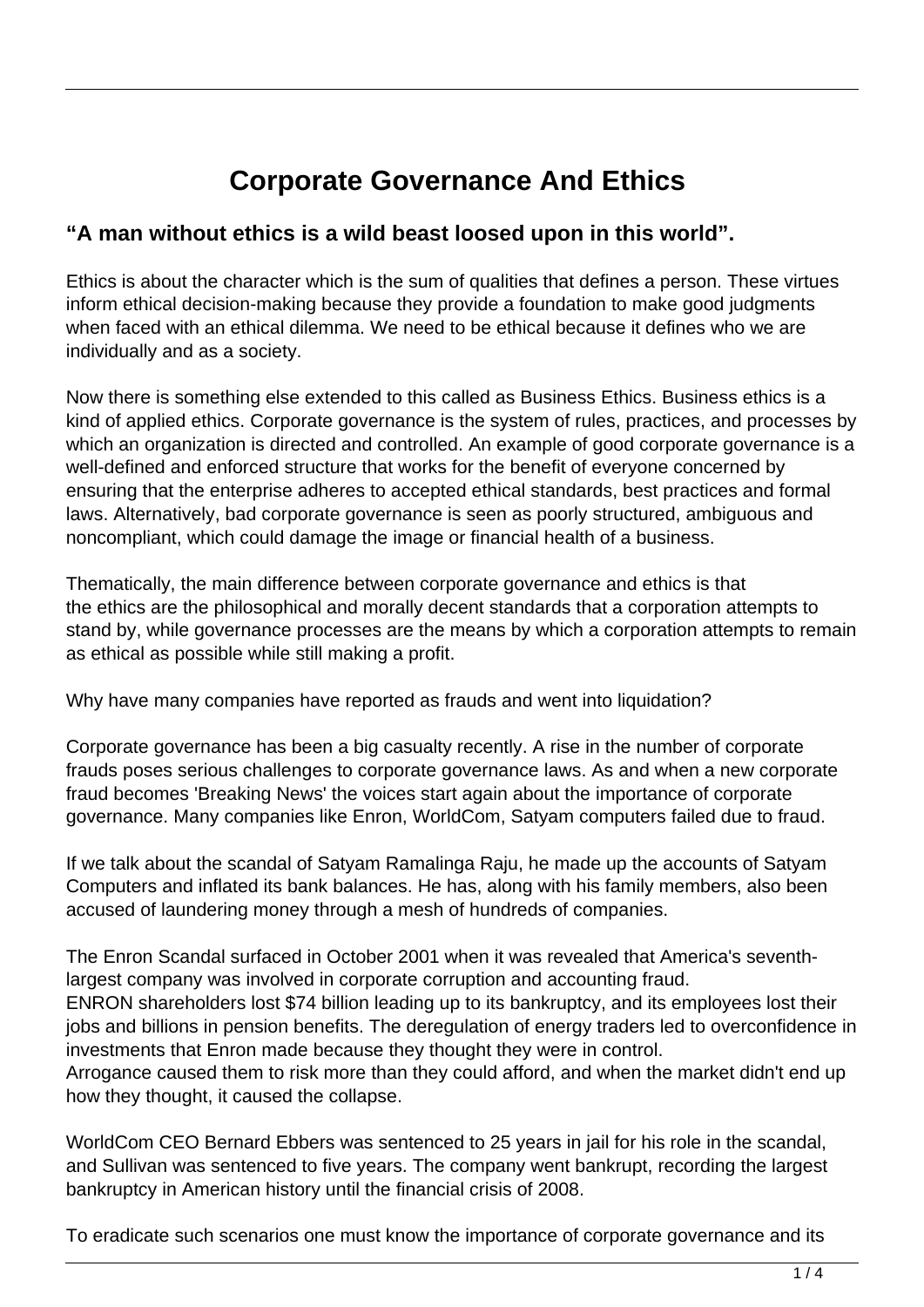ethics:

# **Pillars Of Corporate Governance:**

The Corporate Governance basically denoted the rule of law for an enlightened investing community and strict regulatory regimes to protect the rights of the investors and companies to improve productivity and profitability without recourse to any means which would offend the moral, ethical and regulatory framework of business. The three pillars of corporate governance are:

- · Transparency
- Accountability
- · Security

## **1. Transparency:**

In simplest terms, transparency means having nothing to hide. For a company, this means it allows its processes and transactions observable to outsiders. Transparency has played a bigger role in preventing fraud from happening again, especially at such a large scale. Transparency is a critical component of corporate governance because it ensures that all of a company's actions can be checked at any given time by an outside observer. This makes its processes and transactions verifiable, so if a question does come up about a step, the company can provide a clear answer. It's even better when financial reports provide a line-of-sight view into the company's growth drivers. Transparency makes analysis easier and thus lowers risk when investing in stocks. In that way, the investor is less likely to face unpleasant surprises.

#### **2. Accountability:**

It takes more than transparency to build integrity as a company. It also takes accountability, which can also mean answerability or liability. Shareholders are deeply interested in who will take the blame when something goes wrong in one of a company's many processes. And even when everything goes smoothly as expected, knowing that someone will be held accountable for future mishaps increases shareholders' confidence, which in turn increases their desire to invest more. Accountability can have a negative connotation because many people associate it with blame. "Who's responsible for when something goes wrong?" is just one of the many questions that accountability seeks to answer. But accountability is more than that. It's about having ownership over one's actions whether the consequences of those actions are good or bad. Thus, accountability covers not only failings but also accomplishments. When the idea of accountability is approached with this positive outlook, people will be more open to it as a means to improve their performance. This applies from the staff all the way up to the corporate board.

How can accountability improve performance? People who have no sense of ownership over their tasks don't feel the motivation to do more than what's expected of them. There's no incentive to work hard and achieve something. But when they understand the weight of their responsibilities, they're more inclined to make sure that they carry out their tasks properly. And when they're successful in this regard, they're likely to feel a sense of accomplishment, and this further fuels their desire to do better.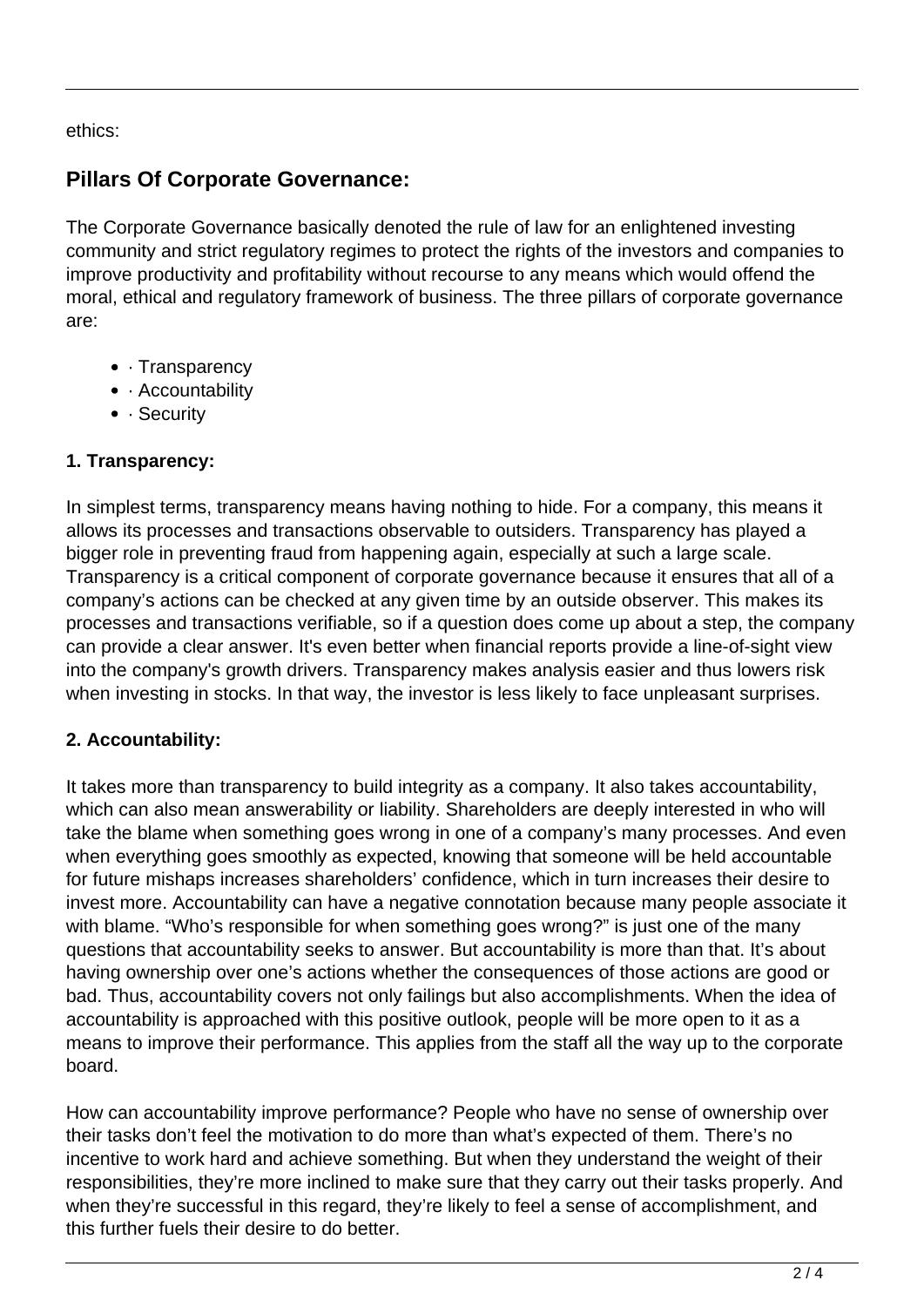## **3. Security:**

A company is expected to make their processes transparent and their people accountable while keeping their enterprise data secure from unauthorized access. There is simply no compromise for this. Companies that experience security breaches involving the exposure of their clients' personal information quickly lose their credibility. Thus, even with accountability and transparency, a company without inadequate security measures will have a hard time attracting shareholders. After all, any scandal, even a breach caused by third-party hackers can have a negative effect on a company's stock market performance. Thus, directors should be made aware of the seriousness of cybercrime and the gravity of its consequences. A security breach especially involving client information — can make the public easily lose their trust. Trust is a big factor would-be shareholders consider before making an investment in a company.

# **Advantages of Business Ethics**

More and more companies recognize the link between business ethics and financial performance. Companies displaying a clear commitment to ethical conduct consistently outperform companies that do not display ethical conduct. The advantages of ethical behavior in business include helping your business to build customer loyalty, avoid legal problems and attract and retain talented employees.

In general terms, Business Ethics revolves around relationships. These relationships exist between businesses and consumers on multiple social and economic levels. Business ethics, therefore, define the relationship between an individual and a business or may apply to employees, various areas of government, and the community. In other words, Business Ethics refers to moral principles and standards and a code of conduct are expected that businessmen to follow while dealing with others.

Business is a means to society to use scarce resources to produce in an efficient manner those goods and services which society wants and is ready to pay for.

Maximization of profits is the target or objective of a business but it needs to be balanced with the needs of the stakeholders. The important issue in business ethics includes ethical management of the enterprise in relation to its stakeholders. Below are few advantages of business ethics:

- Attracting and retaining good employees: Talented individuals at all levels of an organization want to be compensated fairly for their work and dedication. They want career advancement within the organization to be based on the quality of the work and not favoritism. People aspire to join organizations with high ethical values. Ethical organizations create an environment that is trustworthy, making employees willing to rely on. Thus, companies' policies cultivate teamwork, promote productivity and support employee growth.
- Investor Loyalty: Earning investor loyalty is not an event, it's a process. Investors are concerned about ethics, social responsibility, and reputation of the company in which they invest. Investors today are very much aware that an ethical environment in an organization provides efficiency, productivity, and profits.
- Customer Satisfaction: Customer satisfaction a marketing term that measures how